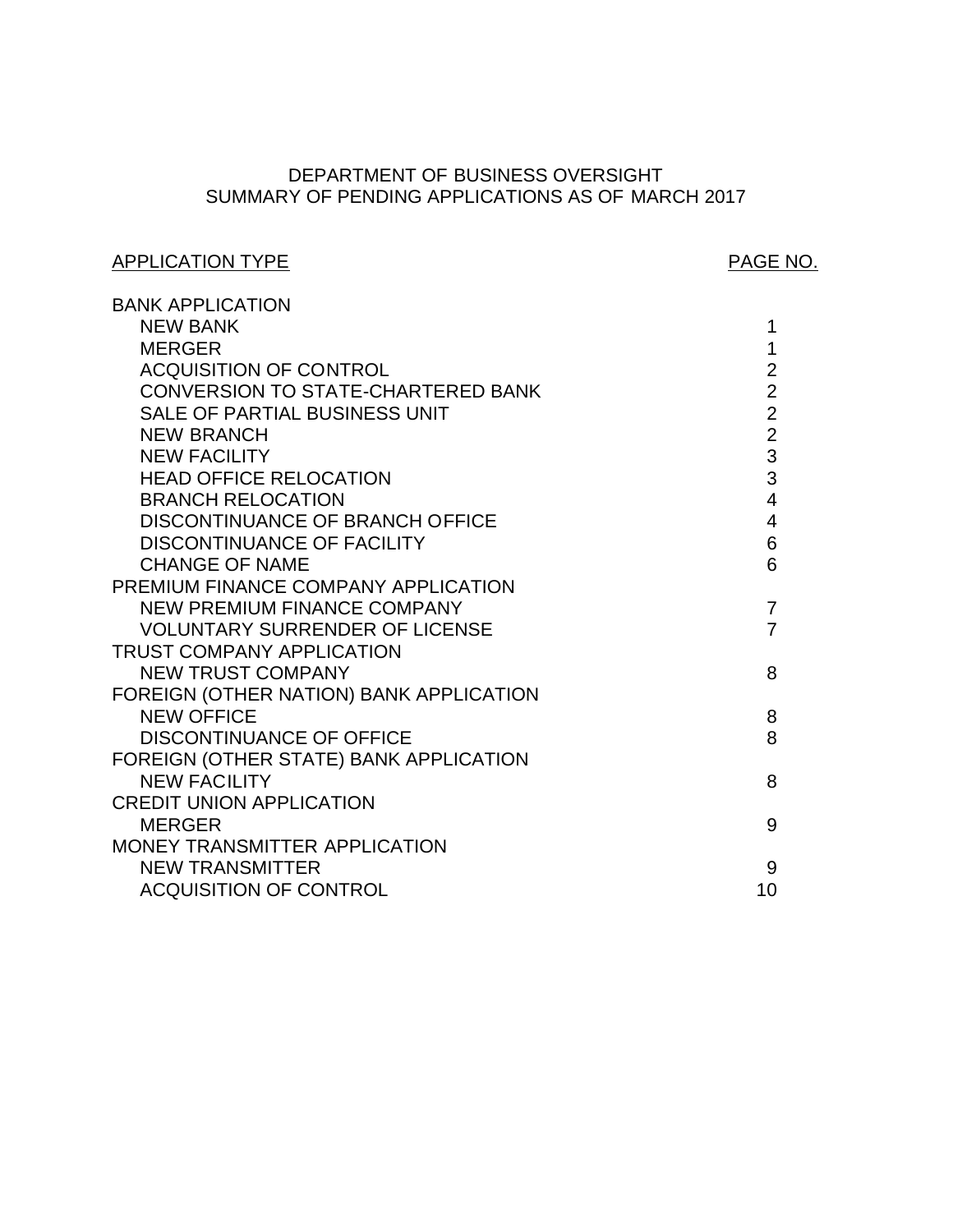## <span id="page-1-0"></span>**NEW BANK**

## **Approved: 2**

 401 West A Street, San Diego, San Diego County Correspondent: Maryam Hamzeh Carpenter & Company 5 Park Plaza, Suite 950, Irvine, CA 92614 ENDEAVOR BANK Filed: 8/12/16 Approved: 3/21/17

 6 Hutton Centre Drive, Santa Ana, Orange County Correspondent: Maryam Hamzeh Carpenter & Company 5 Park Plaza, Suite 950, Irvine, CA 92614 INFINITY BANK Filed: 7/7/16 Application amended: 12/21/16: change of name from SOCAL BANK (Proposed) Approved: 1/24/17

## **MERGER**

**Filed: 2 Approved: 2 Effected: 1** 

 COMMERCE BANK OF TEMECULA VALLEY, Murrieta, to merge with and into ALTAPACIFIC BANK, Santa Rosa Filed: 10/26/16 Approved: 11/22/16

 HERITAGE OAKS BANK, Paso Robles, to merge with and into PACIFIC PREMIER BANK, Irvine Filed: 1/31/17 Approved: 3/20/17

 UNIBANK, Lynwood, Washington, to merge with and into BANK OF HOPE, Los Angeles, California Filed: 2/24/17

 UNITED BUSINESS BANK, FSB, Oakland, to merge with and into BAY COMMERCIAL BANK, Walnut Creek Filed: 1/23/17

 VALLEY BUSINESS BANK, Visalia, to merge with and into CITIZENS BUSINESS BANK, Ontario Filed: 11/10/16 Approved: 3/3/17 Effected: 3/10/17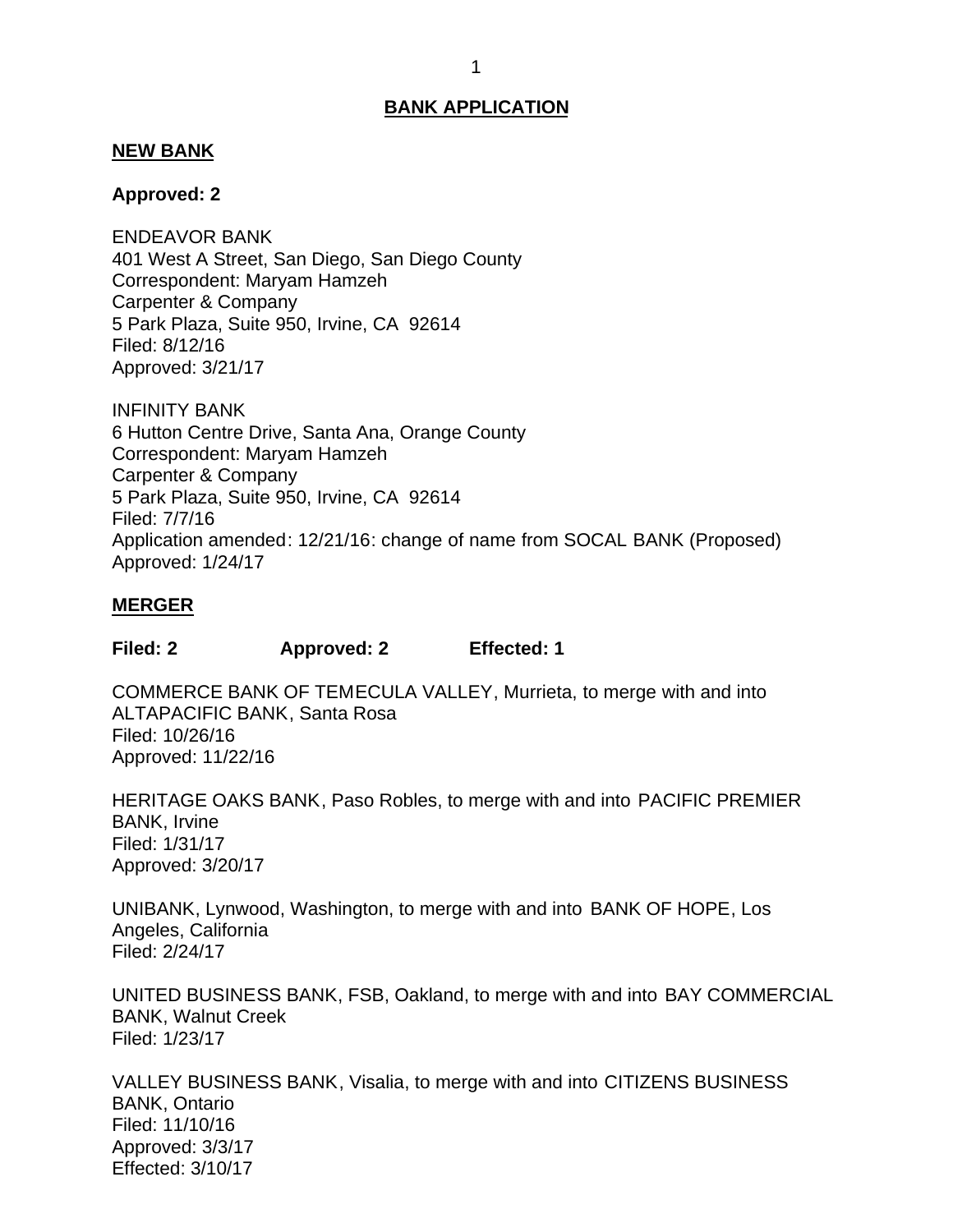# <span id="page-2-0"></span>**ACQUISITION OF CONTROL**

## **Filed: 1 Approved: 2**

 ALAN CHI, to acquire control of CALIFORNIA PACIFIC BANK Filed: 2/14/17

 HEARTLAND FINANCIAL USA, INC. to acquire control of FOUNDERS COMMUNITY BANK Filed: 11/28/16 Approved: 2/14/17

 RIVER VALLEY COMMUNITY BANCORP, to acquire control of RIVER VALLEY COMMUNITY BANK Filed: 3/9/17 Approved: 3/20/17

# **CONVERSION TO STATE-CHARTERED BANK**

## **Withdrawn: 1**

 UNITED BUSINESS BANK, FSB, to convert to state-chartered bank under the name of UNITED BUSINESS BANK Filed: 11/1/15 Approved: 12/4/15 Withdrawn: 3/31/17

# **SALE OF PARTIAL BUSINESS UNIT**

# **Approved: 1**

 SUNWEST BANK, Irvine, California, to sell its University Place branch to SOUND COMMUNITY BANK, Seattle, Washington Filed: 1/31/17 Approved: 2/13/17

# **NEW BRANCH**

**No Objection: 2 Opened: 1** 

 BANK OF THE SIERRA 4456 California Avenue, Bakersfield, Kern County Opened: 3/20/17

 2164 Royal Ln, Dallas, Dallas County, Texas No Objection: 1/11/17 COMMONWEALTH BUSINESS BANK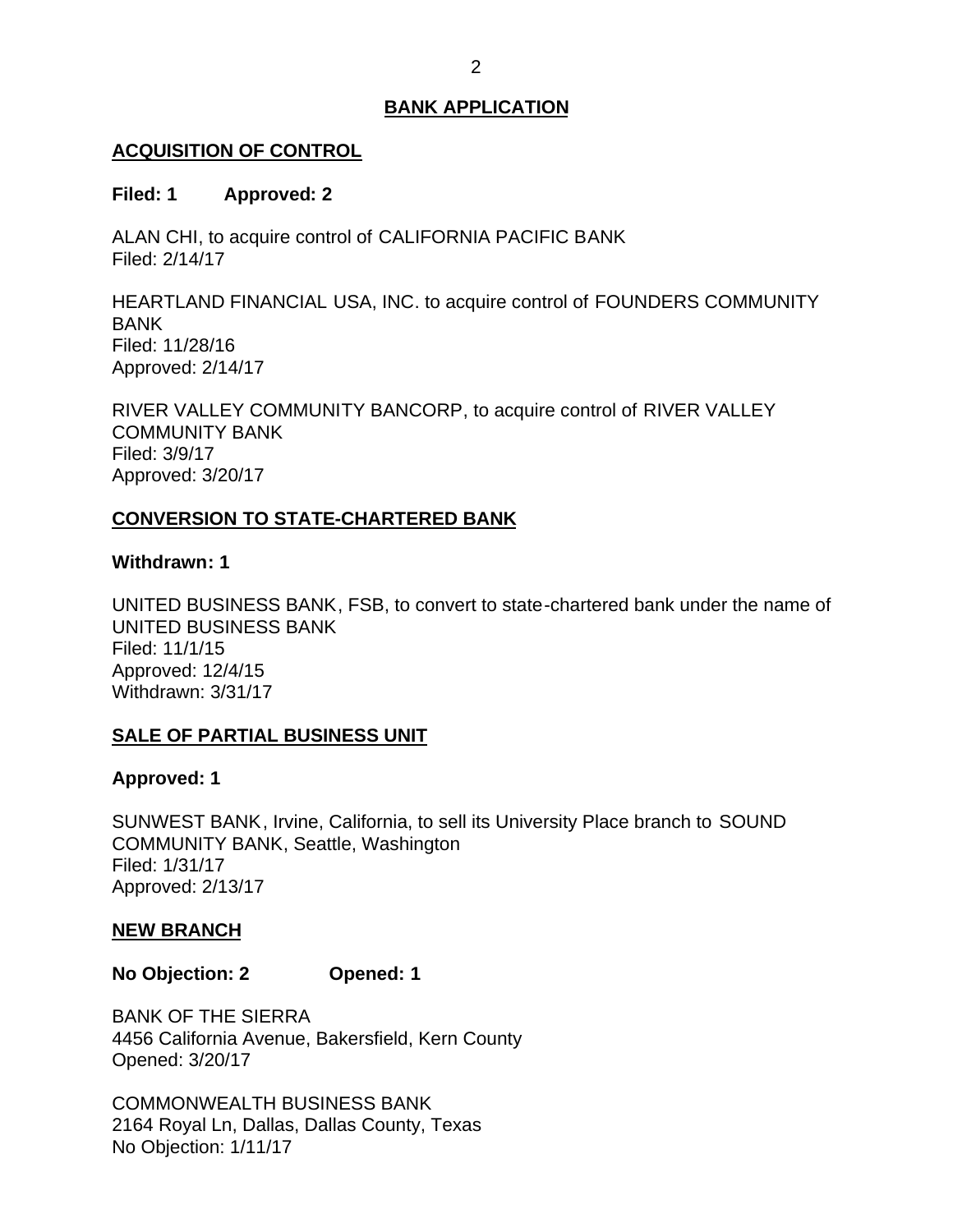# <span id="page-3-0"></span>**NEW BRANCH (Continued)**

 210-16 Northern Boulevard, Community of Bayside, Borough of Queens, New York No Objection: 12/6/16 PACIFIC CITY BANK

# **NEW FACILITY**

## **Opened: 6**

 BANK OF THE WEST 10033 N Port Washington Road, Mequon, Ozaukee County, Wisconsin Opened: 3/17/17

 BANK OF THE WEST 3137 E Elwood Street, Phoenix, Maricopa County, Arizona Opened: 3/27/17

 2600 Michelson Drive, Irvine, Orange County GRANDPOINT BANK Opened: 12/22/14

 2625 Old Denton Road, Carrolton, Denton County, Texas PACIFIC CITY BANK Opened: 3/30/17

 3800 North Lamar Boulevard, Austin, Travis County, Texas SEACOAST COMMERCE BANK Opened: 3/27/17

 2919 Commerce Street, Dallas, Dallas County, Texas SILICON VALLEY BANK Opened: 3/15/16

#### **HEAD OFFICE RELOCATION**

**No Objection: 1 Effected: 1** 

From 818 West 7<sup>th</sup> Street, to 700 South Flower Street, Los Angeles, Los Angeles No Objection: 10/3/16 CALIFORNIA UNITED BANK **County** 

 From 4275 Executive Square, to 4250 Executive Square, La Jolla, San Diego County SILVERGATE BANK Effected: 2/21/17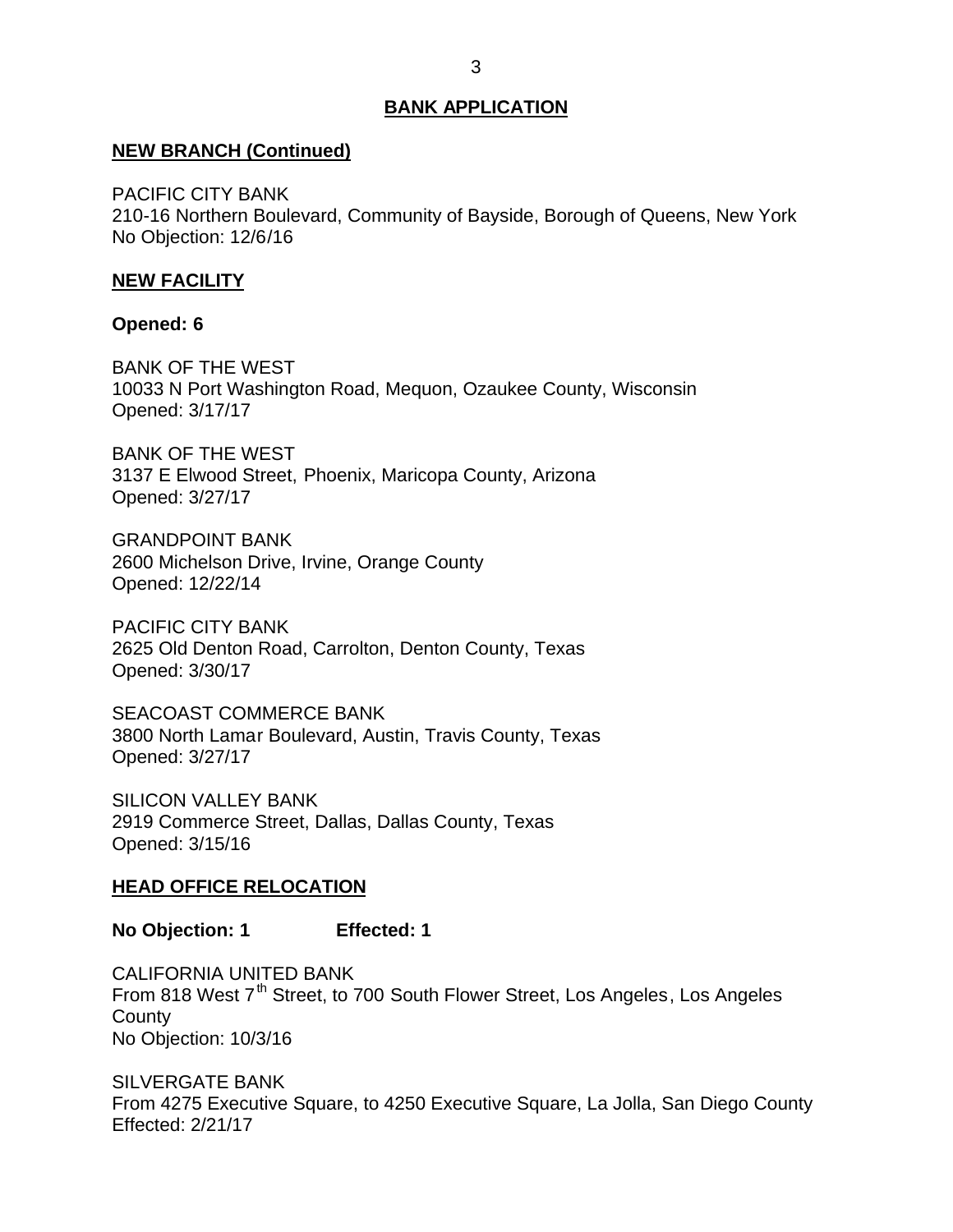# <span id="page-4-0"></span>**BRANCH RELOCATION**

# **Effected: 5**

 From 1935 Diamond Boulevard, to 2090 Diamond Boulevard, Concord, Contra Costa BAC COMMUNITY BANK **County** Effected: 3/6/17

 BANK OF THE SIERRA From 2138 Spring Street, to 1207 Spring Street, Paso Robles, San Luis Obispo County Effected: 3/6/17

 EAST WEST BANK From 942 North Broadway, to 900 North Broadway, Los Angeles, Los Angeles County Effected: 3/17/17

MECHANICS BANK

 From 3170 Hilltop Mall Road, to 3190 Klose Way, Richmond, Contra Costa County Effected: 1/9/17

 From 100 Newport Center Drive, to 610 Newport Center Drive, Newport Beach, Orange MECHANICS BANK **County** Effected: 3/27/17

# **DISCONTINUANCE OF BRANCH OFFICE**

**No Objection: 15 Discontinued: 10** 

BANK OF HOPE

- 9672 Garden Grove Boulevard, Garden Grove, Orange County
- 3224 W. Olympic Boulevard, Los Angeles, Los An geles County
- 2750 Foothill Boulevard, La Crescenta, Los Angeles County
- 807 E 12th Street, Los Angeles, Los Angeles County
- 2742 W Sepulveda Boulevard, Torrance, Los Angeles County
- • 210-16 Northern Boulevard, Bayside, New York County, New York No Objection: 3/6/17

Discontinued: 3/31/17

BANK OF HOPE

- 2124 W. Redondo Beach Boulevard, Torrance, Los Angeles County
- 215 Main Street, Fort Lee, Bergen County, New Jersey
- 255 Parkway Drive, Lincolnshire, Lake County, Illinois No Objection: 3/9/17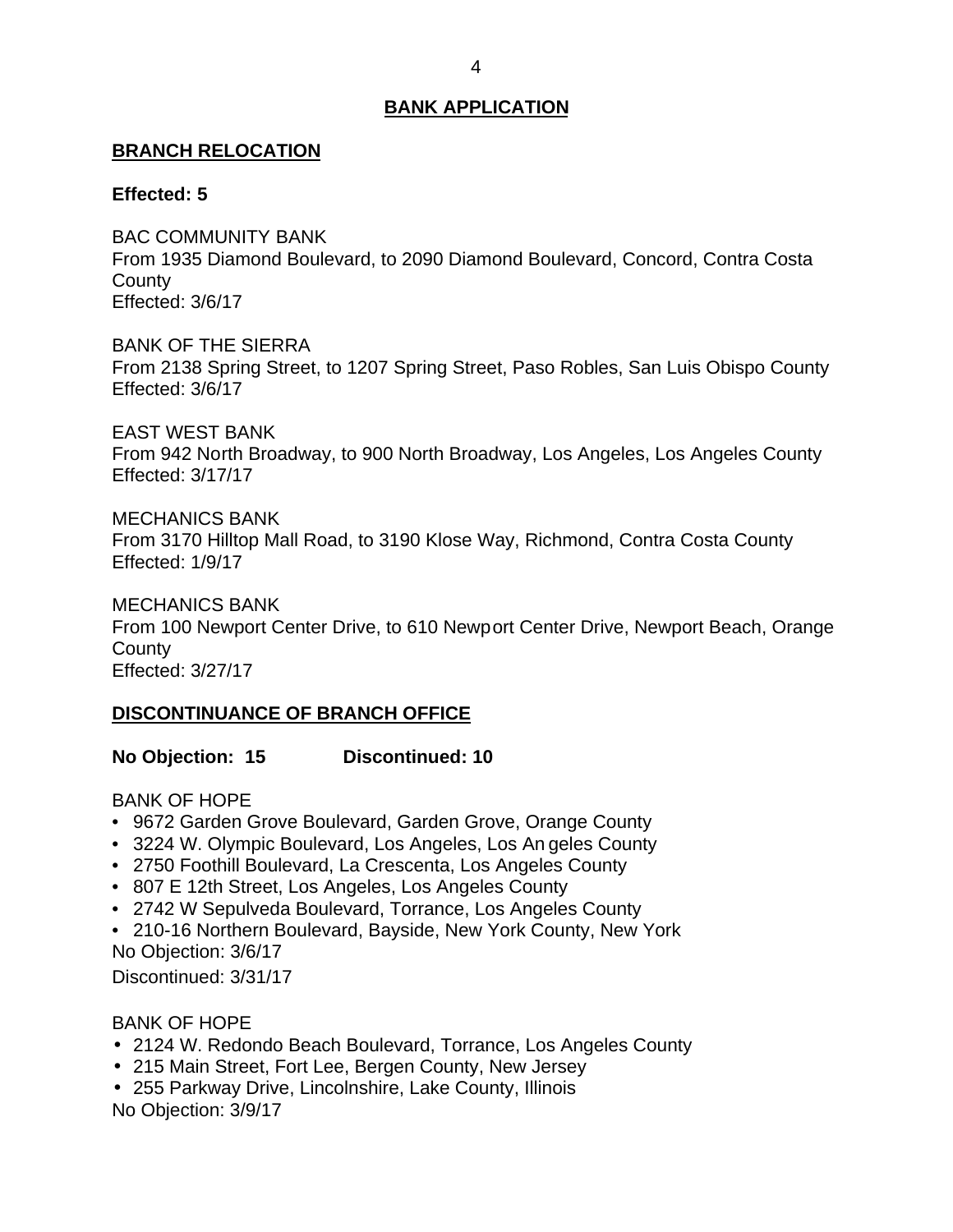#### **DISCONTINUANCE OF BRANCH OFFICE (Continued)**

 BANK OF THE WEST 407 Colorado Avenue, Santa Monica, Los Angeles County No Objection: 10/27/16

 BANK OF THE WEST 740 NW Blue Parkway, Lee's Summit, Jackson County, Missouri No Objection: 12/6/16 Discontinued: 3/3/17

 4100 Legacy Drive, Plano, Collin County, Texas No Objection: 3/13/17 CATHAY BANK

 CENTRAL VALLEY COMMUNITY BANK 2339 Gold Meadow Way, Gold River, Sacramento County No Objection: 1/31/17

 4440 Von Karman Avenue, Newport Beach, Or ange County No Objection: 2/10/17 COMMERCEWESTBANK Discontinued: 3/17/17

 3030 LBJ Freeway, Dallas, Dallas County, Texas No Objection: 1/11/17 COMMONWEALTH BUSINESS BANK

 9699 Sierra Avenue, Fontana, San Bernardino County No Objection: 1/24/17 COMMUNITY BANK

 FARMERS & MERCHANTS BANK OF CENTRAL CALIFORNIA 1990 N. California Boulevard, Walnut Creek, Contra Costa County No Objection: 12/14/16

 1751 Howe Avenue, Sacramento, Sacramento County No Objection: 9/21/16 MECHANICS BANK

PACIFIC PREMIER BANK

1110 Rosecrans Street, SanDiego, San Diego County

 13928 Seal Beach Boulevard, Seal Beach, Orange County No Objection: 6/1/16 Discontinued: 7/29/16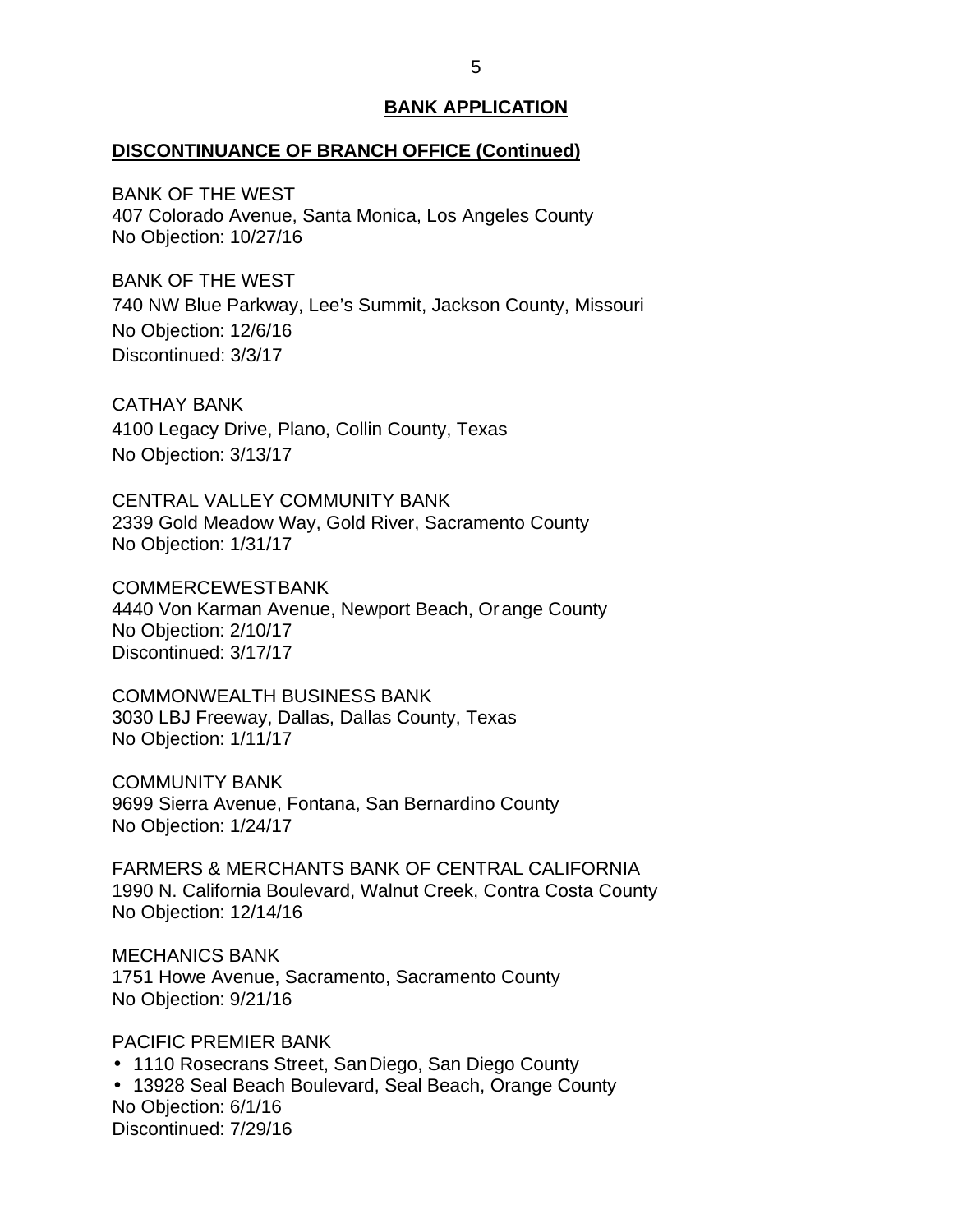# <span id="page-6-0"></span>**DISCONTINUANCE OF BRANCH OFFICE (Continued)**

 PACIFIC PREMIER BANK 1249 East Katella Avenue, Orange, Orange County No Objection: 11/22/16

678 3<sup>rd</sup> Avenue, Chula Vista, San Diego County No Objection: 3/10/17 SEACOAST COMMERCE BANK

 1760 Challenge Way, Sacramento, Sacramento County No Objection: 4/25/16 TRI COUNTIES BANK

 10037 Combie Road, Auburn, Placer County No Objection: 12/2/16 TRI COUNTIES BANK

 3515 Mt. Diablo Boulevard, Lafayette, Contra Costa County No Objection: 3/13/17 WESTAMERICA BANK

# **DISCONTINUANCE OF FACILITY**

## **Discontinued: 3**

 BANK OF THE WEST 500 W. Silver Spring Drive, Glendale, Milwaukee County, Wisconsin Discontinued: 3/17/17

 38-08 Bell Boulevard, Bayside, New York County, New York OPEN BANK Discontinued: 3/31/17

 U.S. METRO BANK 3530 Wilshire Boulevard, Los Angeles, Los Angeles County Discontinued: 3/31/17

#### **CHANGE OF NAME**

 Notified: 3/16/17 BAY COMMERCIAL BANK to change its name to UNITED BUSINESS BANK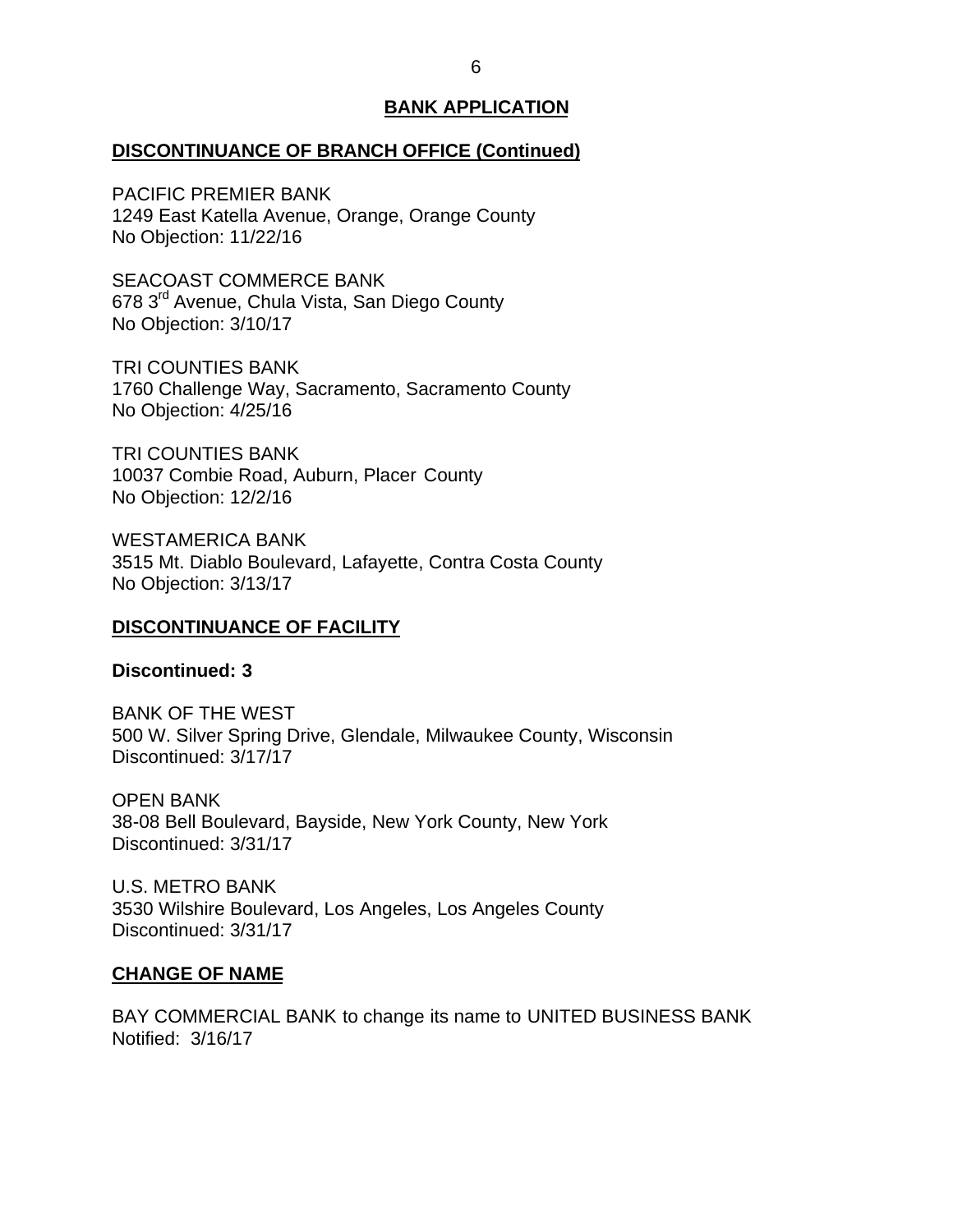# **PREMIUM FINANCE COMPANY APPLICATION**

# <span id="page-7-0"></span> **NEW PREMIUM FINANCE COMPANY**

### **Filed: 5 Approved: 2 Withdrawn: 1**

 CAPITAL PREMIUM FUNDING OF CALIFORNIA, INC. 818 West 7<sup>th</sup> Street, Los Angeles, Los Angeles County Filed: 9/14/16

 NATIONAL PARTNERS FPCO INC. OF CALIFORNIA 1610 Wynkoop Street, Denver, Denver County, Colorado Filed: 12/27/16

 NEXT WAVE PREMIUM FINANCE, INC. 660 Newport Center Drive, Newport Beach, Orange County Filed: 2/7/17

 601 E. Glenoaks Boulevard, Glendale, Los Angeles County PRIMEPLAN PREMIUM FINANCING INC. Filed: 8/15/16 Approved: 2/14/17

 RELIANCE PREMIUM FINANCE, INC. 2550 North Hollywood Way, Burbank, Los Angeles County Filed: 9/21/16

 SERVICE PAYMENT PLAN OF CALIFORNIA, INC. 818 West Seventh Street, Los Angeles, Los Angeles County Filed: 1/9/17

 TAFS PREMIUM FINANCE CALIFORNIA, INC. 6200 Canoga Avenue, Woodland Hills, Los Angeles County Filed: 11/28/16 Approved: 3/28/17

 660 Newport Center Drive, Newport Beach, Orange County WESTERN FINANCE COMPANY Filed: 8/28/15 Approved: 3/28/16 Extended: 3/28/17 Withdrawn: 3/28/17

# **VOLUNTARY SURRENDER OF LICENSE**

# **Effected: 1**

 LG PREMIUM FINANCE Effected: 12/22/16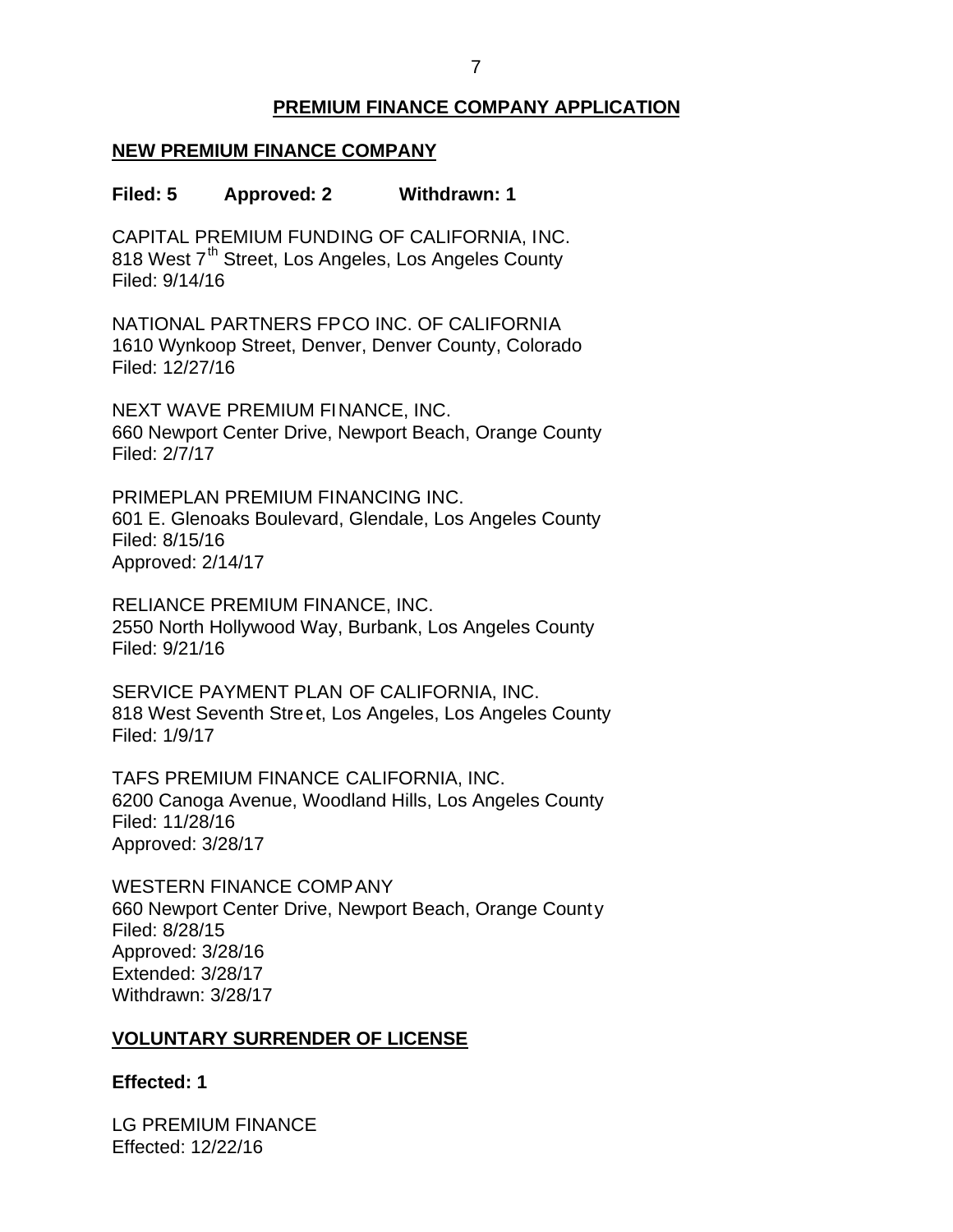# **TRUST COMPANY APPLICATION**

## <span id="page-8-0"></span>**NEW TRUST COMPANY**

### **Filed: 1**

 BAY AREA TRUST (Proposed) Downtown Palo Alto, Palo Alto, Santa Clara County Filed: 6/9/16

# **FOREIGN (OTHER NATION) BANK APPLICATION**

## **NEW OFFICE**

# **Opened: 1**

 SUMITOMO MITSUI BANKING CORPORATION 101 Jefferson Drive, Menlo Park, San Mateo County (Representative Office) Filed: 1/13/17 Approved: 2/7/17 Opened: 3/24/17

# **DISCONTINUANCE OF OFFICE**

# **Discontinued: 1**

 CREDIT SUISSE, AG 4370 La Jolla Village Drive, San Diego, San Diego County Filed: 2/21/17 Discontinued: 7/6/16

# **FOREIGN (OTHER STATE) BANK APPLICATION**

# **NEW FACILITY**

# **Filed: 1 No Objection: 4 Opened: 3**

 472 East Colorado Boulevard, Pasadena, Los Angeles County No Objection: 1/20/17 AMALGAMATED BANK

 3199E Airport Boulevard, Costa Mesa, Orange County No Objection: 11/28/16 CENTENNIAL BANK

 DEPOSITORY TRUST COMPANY OF DELAWARE, LLC 1695 Adolfo Lopez Drive, Seal Beach, Orange County (Facility – Uninsured Trust Company) Filed: 12/21/15 Approved: 10/17/16 Opened: 3/1/17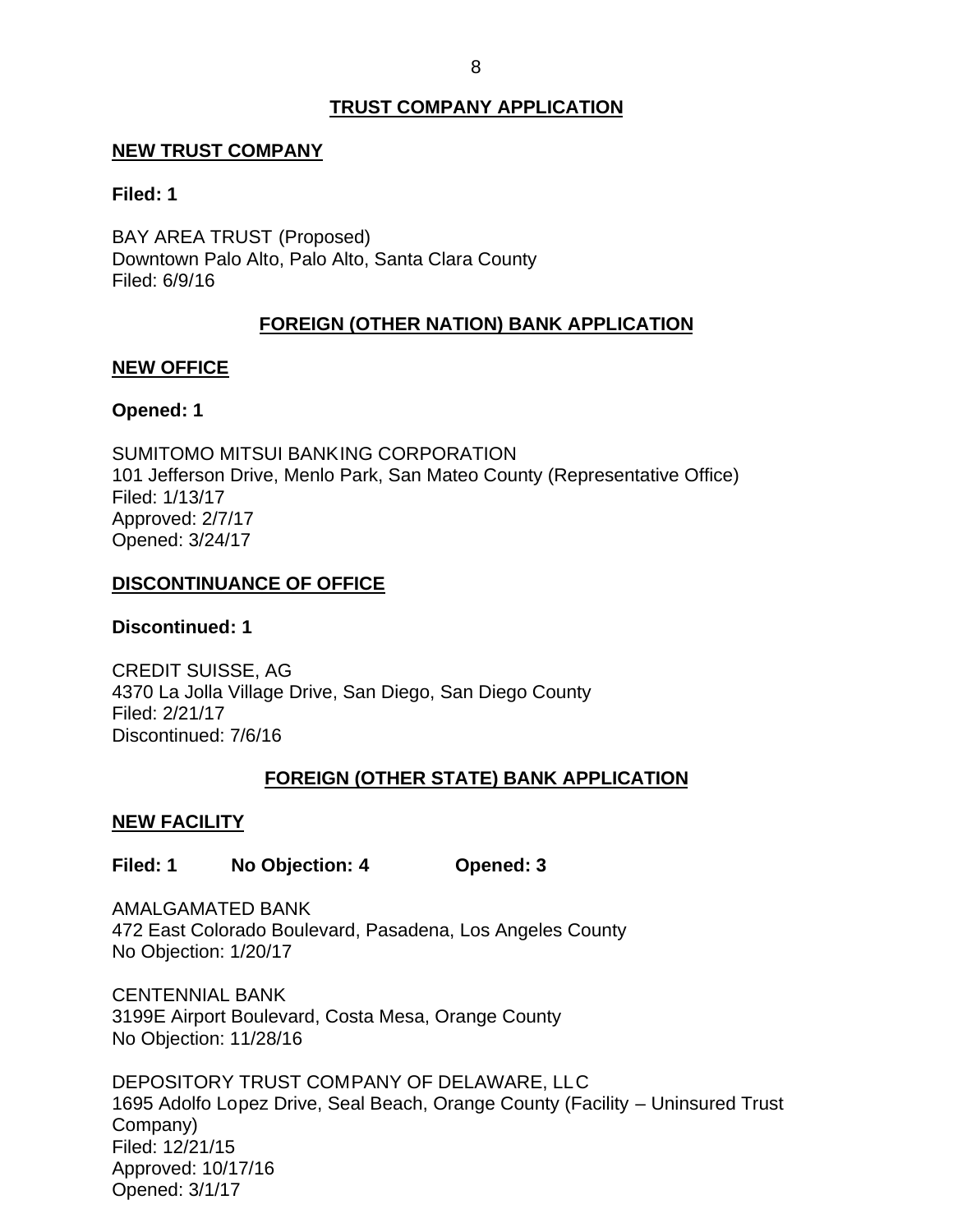# **FOREIGN (OTHER STATE) BANK APPLICATION**

# <span id="page-9-0"></span> **NEW FACILITY (Continued)**

FIRST BANK FINANCIAL CENTRE

 515 S. Flower Street, Los Angeles, Los Angeles County (Facility – Insured Bank) No Objection: 4/2/15

 6301 Beach Boulevard, Buena Park, Orange County (Facility – Insured Bank) No Objection: 1/26/17 FIRST INTERCONTINENTAL BANK

 ROBECO TRUST COMPANY City of Greenbrae, Marin County (Facility – Uninsured Trust Company) Filed: 4/20/15

UBS BANK USA

- 2000 Avenue of the Stars, North Los Angeles, Los Angeles County (Facility Insured Bank)
- 64 Willow Place, Menlo Park, San Mateo County (Facility Insured Bank) Opened: 3/28/17

# **CREDIT UNION APPLICATION**

# **MERGER**

# **Effected: 2**

 CHEVRON VALLEY CREDIT UNION, Bakersfield, to merge with and into SAFE 1 CREDIT UNION, Bakersfield Filed: 8/4/16 Effected: 3/1/17

 NORTH ISLAND FINANCIAL CREDIT UNION, San Diego, to merge with and into CALIFORNIA CREDIT UNION, Glendale Filed: 4/6/16 Effected: 3/1/17

# **MONEY TRANSMITTER APPLICATION**

# **NEW TRANSMITTER**

**Filed: 10 Approved: 2** 

 ALIPAY US, INC. Filed: 3/18/15

BANNOCKBURN GLOBAL FOREX, LLC Filed: 12/21/16